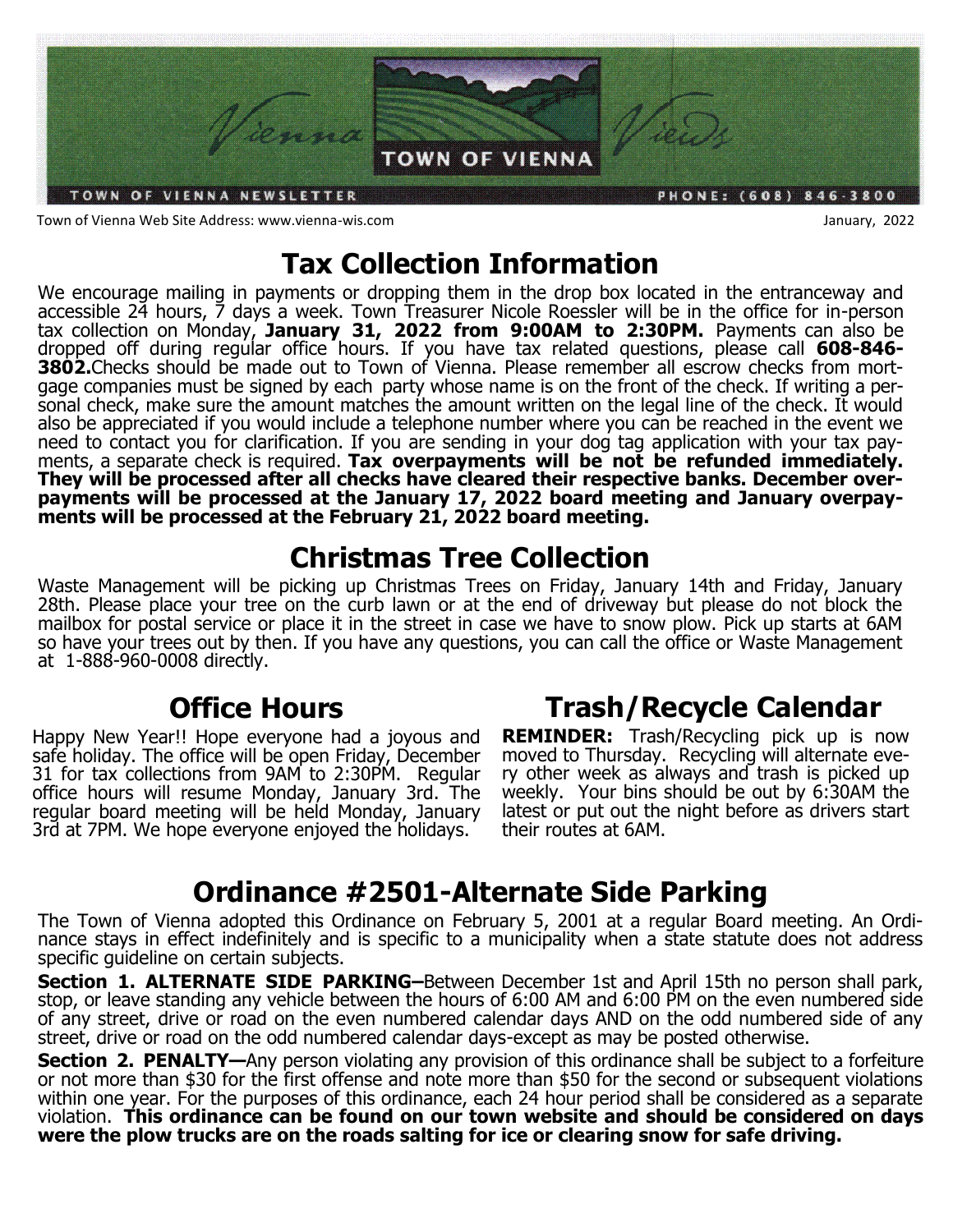## **Town of Vienna-Payne & Dolan Annual Quarry Committee Meeting December 6, 2021**

The meeting was called to order at 6:30PM by Chairman Jerry Marx. Supervisors Gary Endres, Sherri Meinholz, Steve Ruegsegger, Ron Rupp and Clerk Kathy Clark were present. Also present: Payne & Dolan Representatives Bill Buglass, Bryanna Bucholtz, and Ethan Courier and Resident Terry Heimerl.

**Update on Operations:** Bucholtz provided a map of the excavation area of the quarry where the crew is working. There was only a few blast completed this year and no complaints were received. Contracts for the new year are not completed but once more information is on hand, they will let us know. No new activities or plans are in the works or known of at this time. Discussion followed.

**Adjourn:** The meeting was adjourned at 6:58PM.

## **Town of Vienna Board Minutes December 6, 2021**

The regular meeting was called to order on Monday, December 6 at 7:00pm by Chair Jerry Marx. Supervisors Steve Ruegsegger, Ron Rupp, Sherri Meinholz, Gary Endres, Clerk Kathy Clark, and resident Terry Heimerl were present.

### **Pledge of Allegiance was recited**

### **Public Comment:** None

**Approval of Minutes:** Motion by Ruegsegger, second by Rupp to approve the minutes for the November 15, 2021 town board meeting. Motion carried (5-0).

### **Operator's License:** None

**Town Supervisor Reports:** Supervisor Ruegsegger meeting with the DeForest Area Senior Center is scheduled for Tuesday, December 14th. Supervisor Rupp meeting with the Dane-Vienna Fire Department is scheduled for Monday, December 27th. Supervisor Meinholz meeting with Waunakee EMS is scheduled for Thursday, December 16th. Supervisor Endres meeting with Waunakee Fire Department is scheduled for Monday, December 27th. The new fire truck will be in service once final details are completed.

**Town Clerk's Report:** Clark informed the board that Waste Management is changing the towns pick up day from Tuesday to Thursday starting January 1, 2022. This change should provide more dependable service. All Election paperwork for 2022 is due into the Clerk's office based on the due dates. Utility Districts 1 & 2 annual Budget meetings are scheduled for December  $20<sup>th</sup>$ , starting at 6:30pm. The regular board meeting will begin immediately following the Utility District meetings.

**Review and authorize payments of current town and utility bills, wages and expenses**: Motion by Ruegsegger, second by Rupp to approve the current town bills as stated in the amount of \$25,476.58; Payroll \$21,897.93; Town Bills \$3,427.91; Utility 1 \$125.37 and Utility 2 \$25.37. Motion carried (5-0)

**Adjourn:** Motion by Rupp, second by Meinholz to adjourn. Motion carried (5-0). Meeting adjourned at 7:12 PM.

**Prepared by:** Kathleen Clark, Town Clerk

**Note:** These draft minutes are subject to approval at the December 20, 2021 Town Board Meeting

# **Town of Vienna Utility District 1 Minutes**

## **December 20, 2021**

The Utility District 1 meeting was called to order at 6:30pm by Acting Chair Ruegsegger. Supervisors Gary Endres, Sherri Meinholz and Clerk Kathy Clark were present. Also present was Resident Kathy Zweifel. Town Chairman Jerry Marx and Ron Rupp were excused. Rupp arrived at 6:40pm

### **Public Comment:** None

**Approve or amend the minutes of the December 21, 2020 Utility District 1 Annual Meeting:** Motion by Endres, second by Meinholz to approve the Utility District 1 December 21, 2020 minutes. Motion carried (3 -0)

**Present the proposed 2022 Utility District 1 Budget:** Clark prepared the expense budget and forwarded it to Meade & Hunt Engineer Tim Astfalk for calculating the 2022 billing rates. The factors used are the monthly pump reports generated from the lift station, quarterly water meter reads, Morrisonville monthly pumping reports and the MMSD annual charge. Due to the decrease in water usage being down this last year, the fixed charge will increase. MMSD annual charge went down from last year of \$79,028 to \$59,809 this year.

**Discuss the financial condition of Utility District 1:** Clark informed the board that new software is being looked into for the alarm system on both UD 1 and UD 2. The investment fund statement showed a balance of \$102,362 as of beginning of December. The district no longer has any outstanding loans so there is no debt. Accounts are healthy with no major expenses in the last year.

**Review the operation and maintenance of Utility District 1 lift station:** Clark reported there have been no major interruptions to the operation of the UD 1 lift station. Standard maintenance has been performed and weekly checks are made each Monday to ensure proper operation.

**Discussion and possible action to approve the proposed 2022 Utility District 1 Budget and rate schedule:** Motion by Rupp, second by Endres to approve the 2022 Utility District 1 Budget and rate schedule. Motion carried (4-0)

**Adjourn:** Motion by Rupp, second by Endres to adjourn. Meeting adjourned at 6:47pm

**Prepared by:** Kathleen Clark, Town Clerk

**Note:** These draft minutes are subject to approval at next year's Utility District 1 Budget Meeting.

## **Town of Vienna Utility District 2 Minutes Monday, December 20, 2021**

The meeting was called to order at 6:48 PM by Acting Chair Steve Ruegsegger. Supervisor Ron Rupp Gary Endres, Sherri Meinholz and Clerk Kathy Clark were present. Resident Kathy Zweifel was present. Chairman Jerry Marx was excused.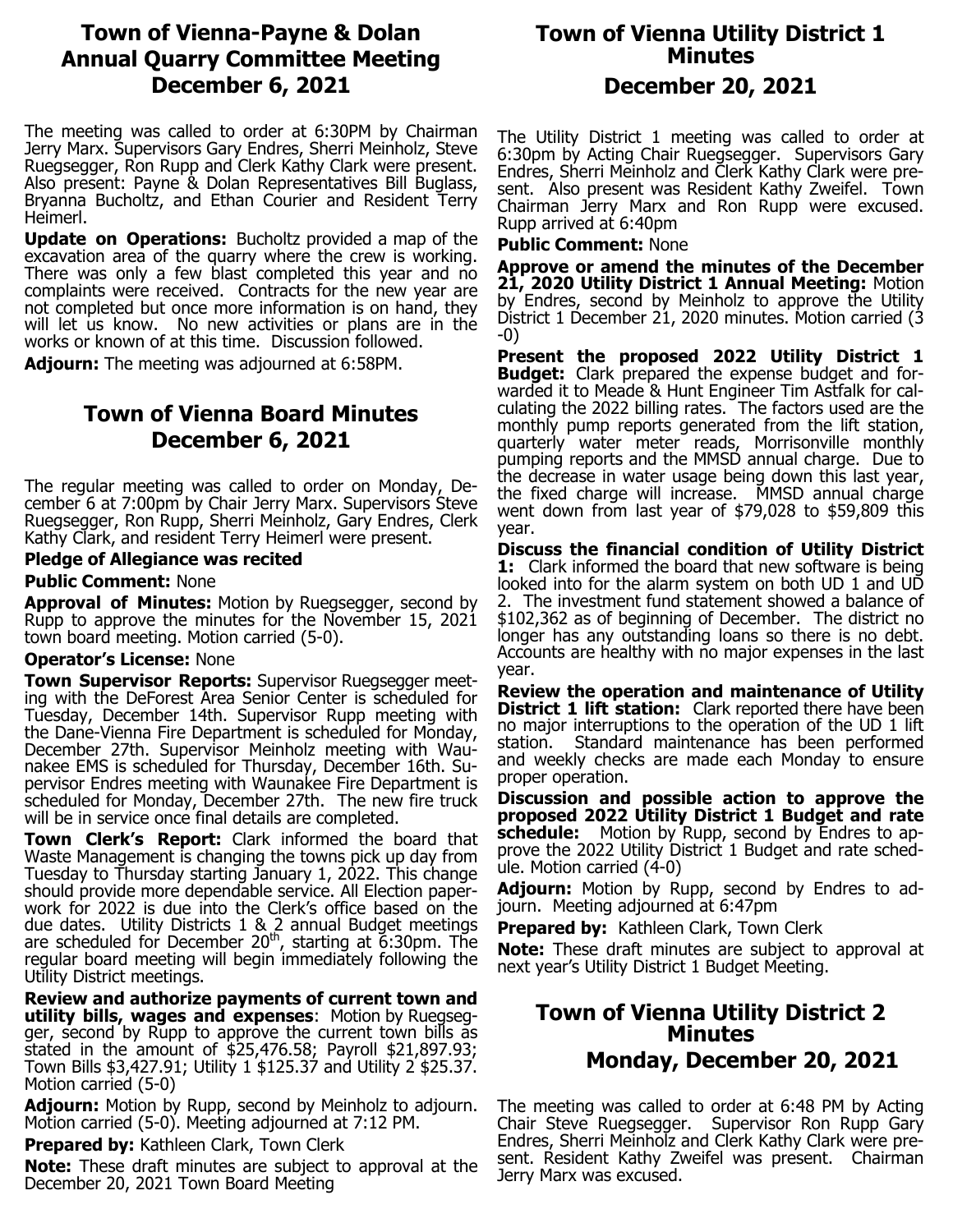**Public comment:** Zweifel had questions regarding the annual charges for sewer services. Resident in the Windsor Prairie development is charged less a year because their lines are on a gravity system. Hickory Meadows, Nature Valley and Lantern Hollow are paying a bit more for the lift station in their area. Discussion followed and Clark will research if this is still warranted now the development is completed.

**Approve or amend minutes of the December 21, 2020 meeting:** Motion by Rupp, second by Meinholz to approve the minutes from the December 21, 2020 Utility District 2 budget meeting. Motion carried (4-0)

**Present the Proposed 2022 Utility District 2 Budget:**  Clark provided copies of the proposed 2022 budget for review. MMSD raised the annual fee from \$46,092 last year to \$46,999 this year. The user fees did not require an increase from last year so the rates the same for this year.

**Discuss the Financial Condition of Utility District 2**: Utility District 2 is in good financial condition. The Investment account had a balance of \$116,500 at the beginning of December. The investment account retains this balance as a reserve for maintenance or repair to the UD 2 lift station. Also, there is no outstanding debt for this district.

**Discuss the Operation and Maintenance of the UD2 Lift Station:** Clark informed the board there have been no major issues in the last year to report. New software is being looked into for both UD1 and UD2 as the current software is obsolete and needs updating.

**Discussion and possible action to approve the proposed 2022 Utility District 2 Budget:** Motion by Rupp, second by Meinholz to approve the 2022 Utility District 2 budget. Motion carried (4-0)

**Adjourn:** Motion by Meinholz, second by Endres to adjourn the meeting. Meeting was adjourned at 7:04PM.

**Prepared by: Kathleen Clark, Clerk** 

**Note:** These draft minutes are subject to approval at the Utility District 2 Budget Meeting.

## **Town of Vienna Board Minutes December 20, 2021**

The regular meeting was called to order on Monday, December 20 at 7:05pm by Supervisors Steve Ruegsegger, actin g Chair. Supervisors Ron Rupp, Sherri Meinholz, Gary Endres and Clerk Kathy Clark were present. Town Chair Jerry Marx was excused.

### **Pledge of Allegiance was recited**

### **Public Comment:** None

**Approval of Minutes:** Motion by Rupp, second by Endres to approve the minutes for the December 6, 2021 town board meeting. Motion carried (4-0).

**Adopt Ordinance #12-2021 to Add Referendum on April Ballot to change Treasurer Position from Elected to Appointed:** As the town plans for possible changes in administration, we have discussed replacing the current elected Treasurer position to an appointed position. This would provide the board with authority over the position as well as accountability. To make this change, a referendum must be placed on the election ballot so town electors can vote on the town making this change. Motion by Rupp, second by Meinholz to adopt Ordinance 12-2021 and placing the referendum on the April Ballot. Motion carried (4-0)

**Discussion and possible action on Follendorf's Variance Request-6648 Old 113 Road:** The Follendorf's presented a Site Plan to Dane County for building a new home. The new home site will be relocated 120' from the existing residence. Any new residence located more than 100' from the existing house requires approval from the Town Board as a variance. The Dane County Zoning Committee reviewed and approved this on December 14th at their meeting. Motion by Endres, second by Ruegsegger to approve the additional 20' variance on the location of new house. Motion carried (4-0)

**Discussion and possible action to Appoint Election Inspectors for Years 2022-2023:** Every two years, the Election Inspectors are required to complete a minimum of two hours of training to be certified and appointed by the Town Board to serve the Town of Vienna during elections. Motion by Endres, second by Meinholz to approve the appointment of Election Inspectors as presented on the list of Inspectors by name. Motion carried (4-0)

### **Operator's License:** None

**Town Supervisor Reports:** Supervisor Ruegsegger meeting with the DeForest Area Senior Center was held Tuesday, December 14th. The Senior Center has hired a new Executive Director and is scheduled to start January 4th. Barb Cooper plans to stay on for training purposes. Supervisor Rupp meeting with the Dane-Vienna Fire Department is scheduled for Monday, December 27th. Supervisor Meinholz meeting with Waunakee EMS was held Thursday, December 16th. They are working with new software for billing. Supervisor Endres meeting with Waunakee Fire Department is scheduled for Monday, December 27th.

**Town Clerk's Report:** Clark reminded the board that election paperwork is due January  $4<sup>th</sup>$  for processing. Rupp has officially filed non-candidacy paperwork and will not be running again in April. This leaves an open seat on the Town Board. The office will be closed Thursday and Friday, December 23th & 24th for the holiday. The following week is short too but we will be open for tax collection purposes.

**Review and authorize payments of current town and utility bills, wages and expenses**: Motion by Rupp, second by Meinholz to approve the current town bills as stated in the amount of \$17,052.00; Payroll \$5,297.49; Town Bills \$11,317.99; Utility 1 \$315.52 and Utility 2 \$121.00. Motion carried (4-0)

**Adjourn:** Motion by Rupp, second by Ruegsegger to adjourn. Motion carried (4-0). Meeting adjourned at 7:27 PM.

**Prepared by:** Kathleen Clark, Town Clerk

**Note:** These draft minutes are subject to approval at the January 3, 2022 Town Board Meeting.